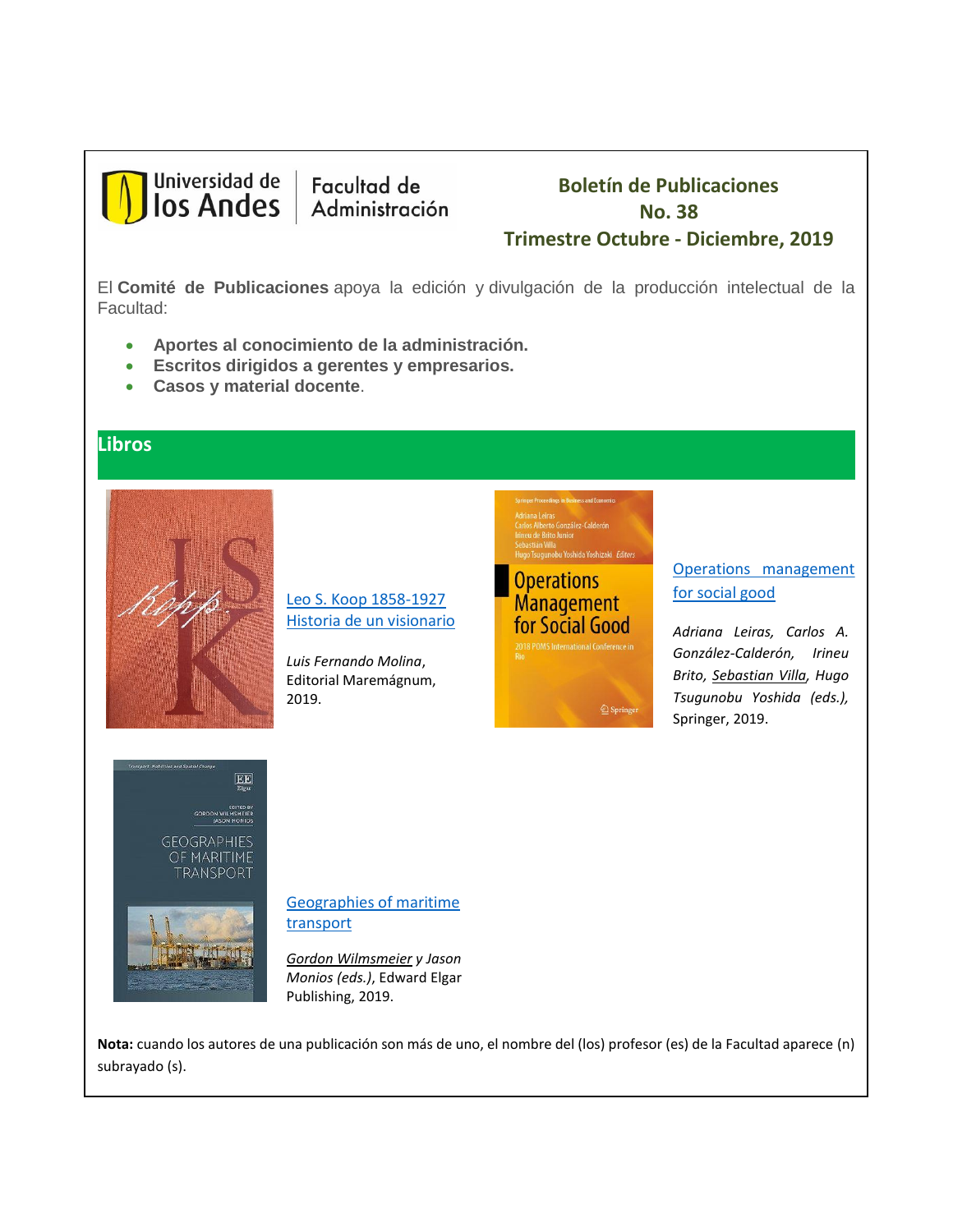# **Capítulos en libros**

- **Andonova, V., García, J. y Correa, M.E. (2019).** Social Innovation in Latin America. *[Emerging market](https://www.johnson.cornell.edu/wp-content/uploads/sites/3/2019/11/EMR-2019.pdf)  [multinationals report \(EMR\)](https://www.johnson.cornell.edu/wp-content/uploads/sites/3/2019/11/EMR-2019.pdf)*. NY: Cornell University.
- **Barrios, A., García, J., Montes, J.C., Rettberg, A. y Schnarch, D. (2019).** Sector privado y reintegración: una mirada a la inclusión de excombatientes en la actividad productiva en Colombia. *[Excombatientes](https://libreria.uniandes.edu.co/index.php?page=shop.browse&option=com_virtuemart&Itemid=26)  [y acuerdo de paz con las FARC-EP en Colombia. Balance de la etapa temprana,](https://libreria.uniandes.edu.co/index.php?page=shop.browse&option=com_virtuemart&Itemid=26)* cap. 6. Bogotá: Ediciones Uniandes.
- **Da Silva, T., Lluch, A. y Martins, G. (2019).** Imitation and the case of the global wine industry. *[The](https://www.routledge.com/The-Routledge-Companion-to-the-Makers-of-Global-Business-1st-Edition/da-Silva-Lopes-Lubinski-Tworek/p/book/9781138242654)  [Routledge Companion to the Makers of Global Business](https://www.routledge.com/The-Routledge-Companion-to-the-Makers-of-Global-Business-1st-Edition/da-Silva-Lopes-Lubinski-Tworek/p/book/9781138242654)*, cap 32. USA – UK: Routledge Taylor & Francis Group.
- **García, J. y Martínez, J.D. (2019).** Cooperación internacional, DDR y los retos de la reincorporación. *[Excombatientes y acuerdo de paz con las FARC-EP en Colombia. Balance de la etapa temprana,](https://libreria.uniandes.edu.co/index.php?page=shop.browse&option=com_virtuemart&Itemid=26)* cap. 5. Bogotá: Ediciones Uniandes.
- **Hu, M., Triulzi, G. y Sharifzadeh, M. (2019).** Technological change in fuel cell technologies. *[Design and](https://www.elsevier.com/books/design-and-operation-of-solid-oxide-fuel-cells/sharifzadeh/978-0-12-815253-9)  [operation of solid oxide fuel cells,](https://www.elsevier.com/books/design-and-operation-of-solid-oxide-fuel-cells/sharifzadeh/978-0-12-815253-9)* cap. 1. USA: Elsevier.
- **Pérez, M., Wills, E. y Bravo, A. (2019).** Estrategia de innovación para la gobernanza de la paz territorial. Una propuesta para el desarrollo rural con enfoque territorial en Colombia en el contexto de la aplicación de los acuerdos de paz. *[Gobernanza para la paz. Reflexiones, acciones y prospectiva](https://catalogo.unicatolica.edu.co/cgi-bin/koha/opac-detail.pl?biblionumber=14230)  [desde la gestión pública,](https://catalogo.unicatolica.edu.co/cgi-bin/koha/opac-detail.pl?biblionumber=14230)* pp. 12-52. Bogotá: Escuela Superior de Administración Pública.
- **Vargas, N., Gutiérrez, C., Restrepo, S. y Velasco, N. (2019).** Oyster mushroom cultivation as an economic and nutritive alternative for rural low-income women in Villapinzón (Colombia). *[Women in](https://www.springer.com/gp/book/9783030118655#aboutAuthors)  [Industrial and Systems Engineering](https://www.springer.com/gp/book/9783030118655#aboutAuthors)*, cap. 24. USA: Springer International Publishing.
- **Wilmsmeier, G. y Monios, J. (2019).** The geography of maritime trade globalisation and beyond. *[Geographies of maritime transport,](https://www.e-elgar.com/shop/geographies-of-maritime-transport)* cap. 2. USA – UK: Edward Elgar Publishing.
- **Wilmsmeier, G. y Monios, J. (2019).** Container shipping beyond the era of maturity? *[Geographies](https://www.e-elgar.com/shop/geographies-of-maritime-transport)  [of maritime transport,](https://www.e-elgar.com/shop/geographies-of-maritime-transport)* cap. 12. USA – UK: Edward Elgar Publishing.
- **Wilmsmeier, G. (2019).** Arctic sea routes a new geography for shipping. *[Geographies of maritime](https://www.e-elgar.com/shop/geographies-of-maritime-transport)  [transport,](https://www.e-elgar.com/shop/geographies-of-maritime-transport)* cap. 20. USA – UK: Edward Elgar Publishing.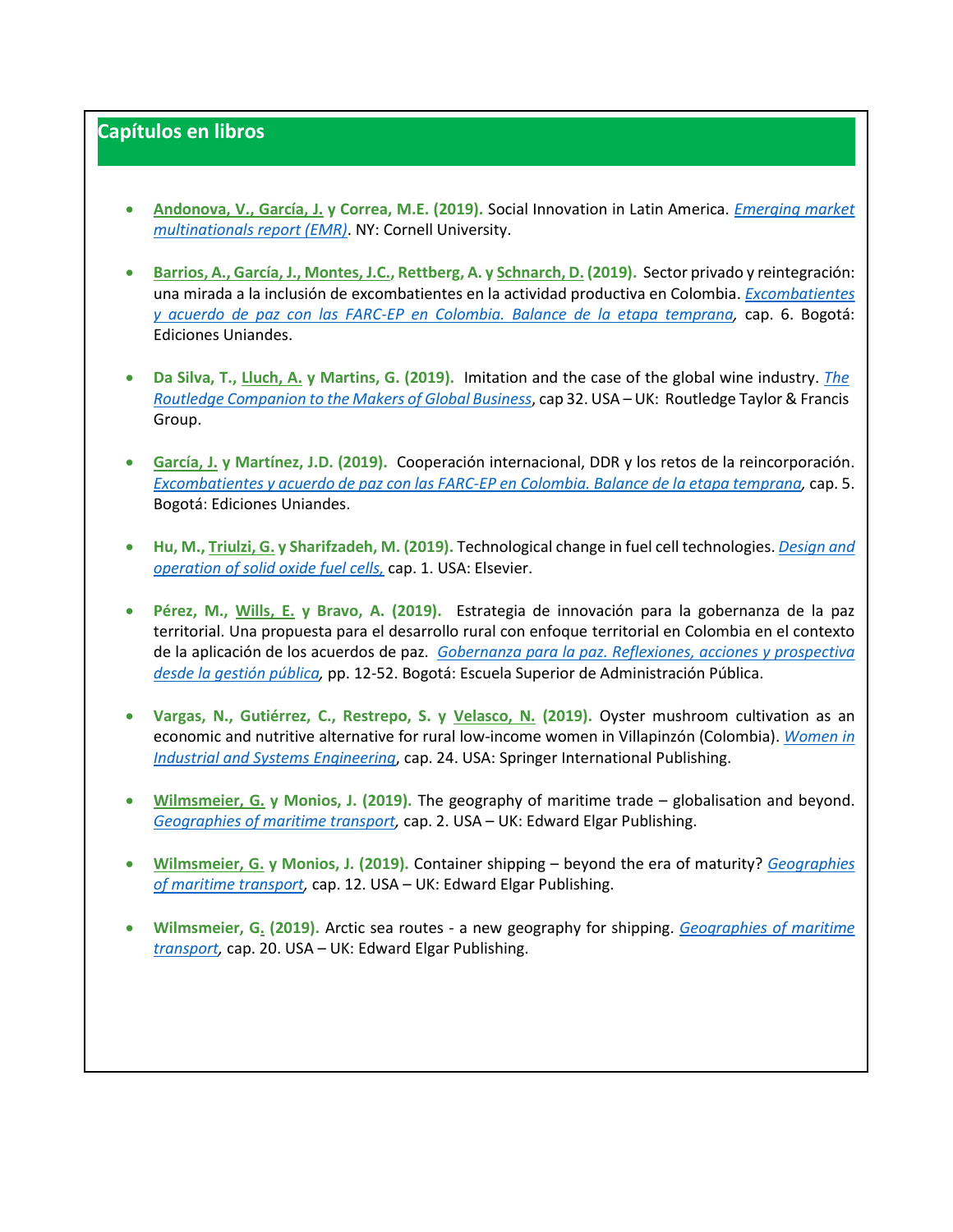#### **Artículos en revistas académicas indexadas**

- **Barrios, A., Shultz, C. y Montes, J.C. (2019).** [Entrepreneurship as boundary object: Toward](https://journals.sagepub.com/doi/abs/10.1177/0276146719884606)  [reintegration of Colombia's ex](https://journals.sagepub.com/doi/abs/10.1177/0276146719884606)-Militants into civil society. *Journal of Macromarketing*, November 20.
- **Berggrun, L., Cardona, E. y Lizarzaburu, E. (2019).** [Firm profitability and expected stock returns:](https://www.sciencedirect.com/science/article/pii/S0275531919305513)  [Evidence from Latin America.](https://www.sciencedirect.com/science/article/pii/S0275531919305513) *Research in International Business and Finance*, 51.
- **Casarin, R., Correa, J., Camargo, J., Dakduk, S., Horst ter, E. y Molina, G. (2019)**[. What makes a tweet](https://journals.sagepub.com/doi/abs/10.1177/0165551519886056)  [be retweeted? A Bayesian trigram analysis of tweet propagation during the 2015 Colombian Political](https://journals.sagepub.com/doi/abs/10.1177/0165551519886056)  [Campaign.](https://journals.sagepub.com/doi/abs/10.1177/0165551519886056) *Journal of Information Science*, November 20.
- **Castaño, F. y Velasco, N. (2019).** [Exact and heuristic approaches for the automated design of medical](https://www.sciencedirect.com/science/article/pii/S0305048318309162)  [trainees rotation schedules.](https://www.sciencedirect.com/science/article/pii/S0305048318309162) *Omega*, August 23.
- **Middendorp, R., Boever, O., Rueda, X. y Lambin, E. (2019).** [Improving smallholder livelihoods and](https://onlinelibrary.wiley.com/doi/abs/10.1002/bsd2.86)  ecosystems [through direct trade relations: High‐quality cocoa producers in Ecuador](https://onlinelibrary.wiley.com/doi/abs/10.1002/bsd2.86). *Business, Strategy and Development,* July 29.
- **Vindrola-Padros, C., Capelas, E., Ramsay, A., Turner, S., Morris, S., Agble, R., Caldwell-Nichols, A. y Fulop, N. (2019).** [Mixed methods evaluation of a hospital group model using an embedded research](https://bmjopen.bmj.com/content/9/6/e027086)  [approach: study protocol.](https://bmjopen.bmj.com/content/9/6/e027086) *BMJ Open*, 9, 6.
- **Wan, X., Britto, P., Zhou, Z. (2019**). [In search of the negative relationship between product variety](https://www.sciencedirect.com/science/article/pii/S0925527319303238)  [and inventory turnover.](https://www.sciencedirect.com/science/article/pii/S0925527319303238) *International Journal of Production Economics*, September 30.

#### **Casos docentes**

- **Dakduk, S. y van der Woude, D. (2019).** [Loff Beachwear: riding the wave competition.](https://www.thecasecentre.org/main/products/view?id=165493) *The Case Center*.
- **González, M. (2019).** Swimming Headphones. *Consorcio Balas - Cladea.*
- **Trujillo, D. y Gutiérrez, R. (2019).** Viste tu casa. *SEKN.*

# **Artículos en revistas dirigidas a gerentes y profesionales**

 **Rodríguez, T. (2019).** [Immersion weeks open students' eyes to the real-world implications of the](https://bized.aacsb.edu/articles/2019/may/explorations-of-leadership)  [actions they will take as leaders.](https://bized.aacsb.edu/articles/2019/may/explorations-of-leadership) *BizEd*, AACSB international.